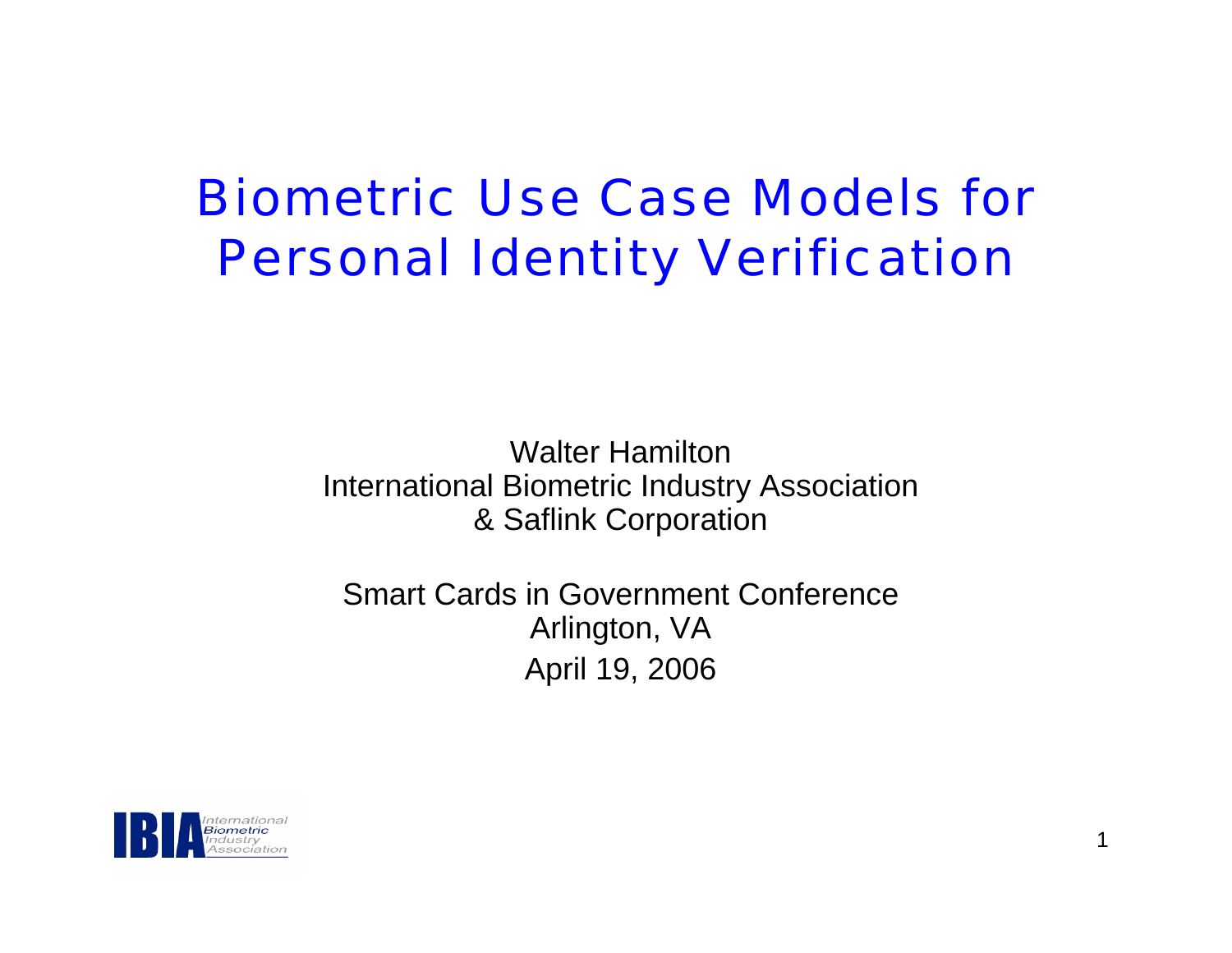#### FIPS 201 Biometric Requirements

- Ten fingerprint images are captured at enrollment
	- •Sent to FBI for criminal history records check
	- •Fingerprint capture device must comply with FBI standards
	- Strict image quality guidelines must be met for enrolled images
	- •Images are used to generate templates for PIV card
- Biometric templates stored on PIV card are required for interoperability of PIV authentication between agencies
	- •Mandatory storage of minutiae templates from two index fingerprints
	- Alternative fingers are allowed if index fingers cannot be imaged
	- •Templates generated by segmenting images from 10-print enrollment

#### *Discussion will focus on operational use of biometric for authentication*

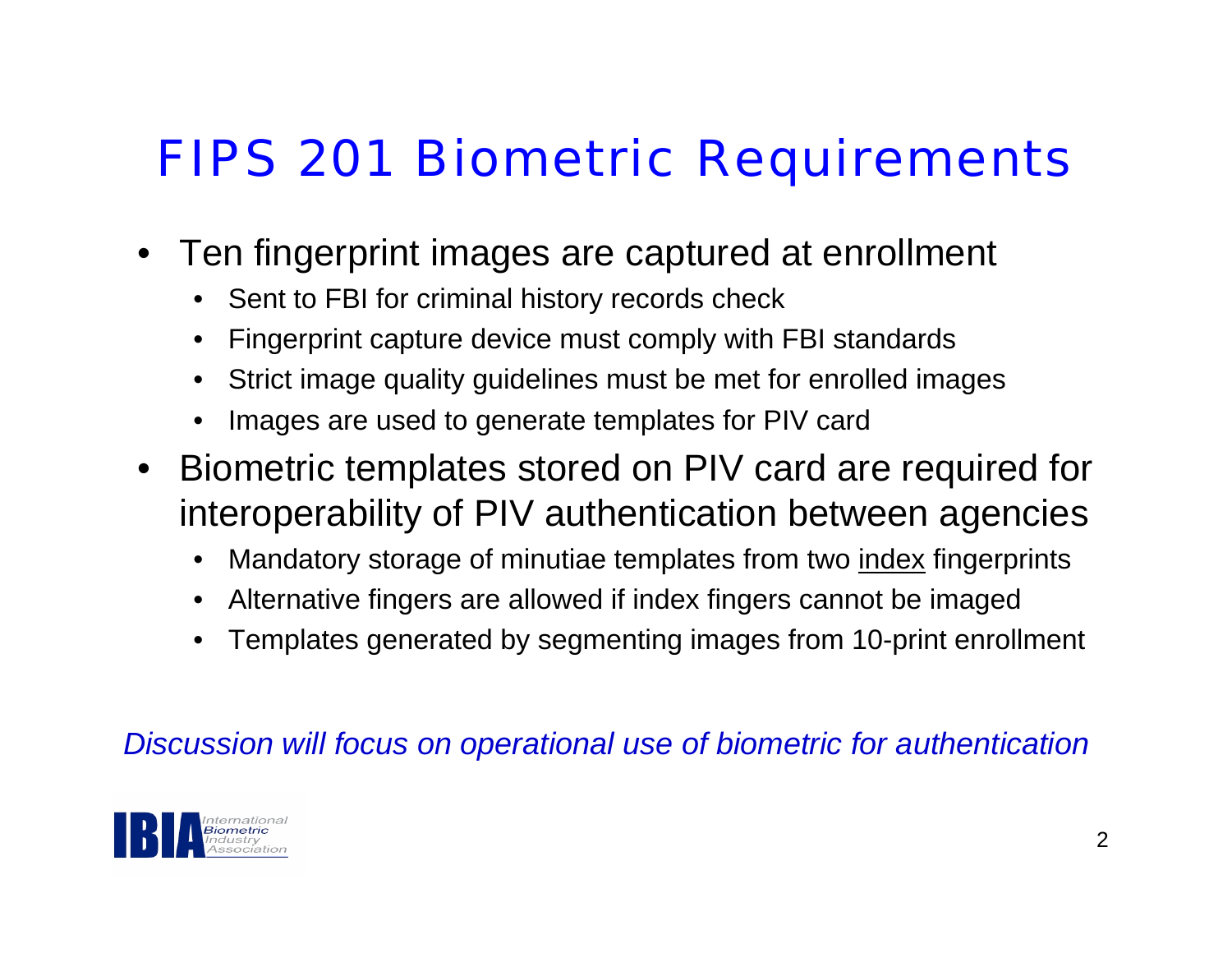## Biometrics in FIPS 201

- •FIPS 201-1 – *Standard for Federal Personal Identity Verification (PIV)*
- •SP 800-73-1 - *Technical Specification and Interfaces for PIV Card*
- $\bullet$ **SP 800-76 -** *Biometric Data Specification*
- •SP 800-78 - *Cryptographic Algorithms and Key Sizes*
- $\bullet$  SP 800-79 - *Guidelines for Certification and Accreditation of PIV Card Issuing Organizations*
- $\bullet$  SP 800-85 - *Guidelines for Conformance Testing of PIV Middleware and PIV Card Application*
- $\bullet$ SP 800-87 - *Codes for Federal and Federally-Assisted organizations*

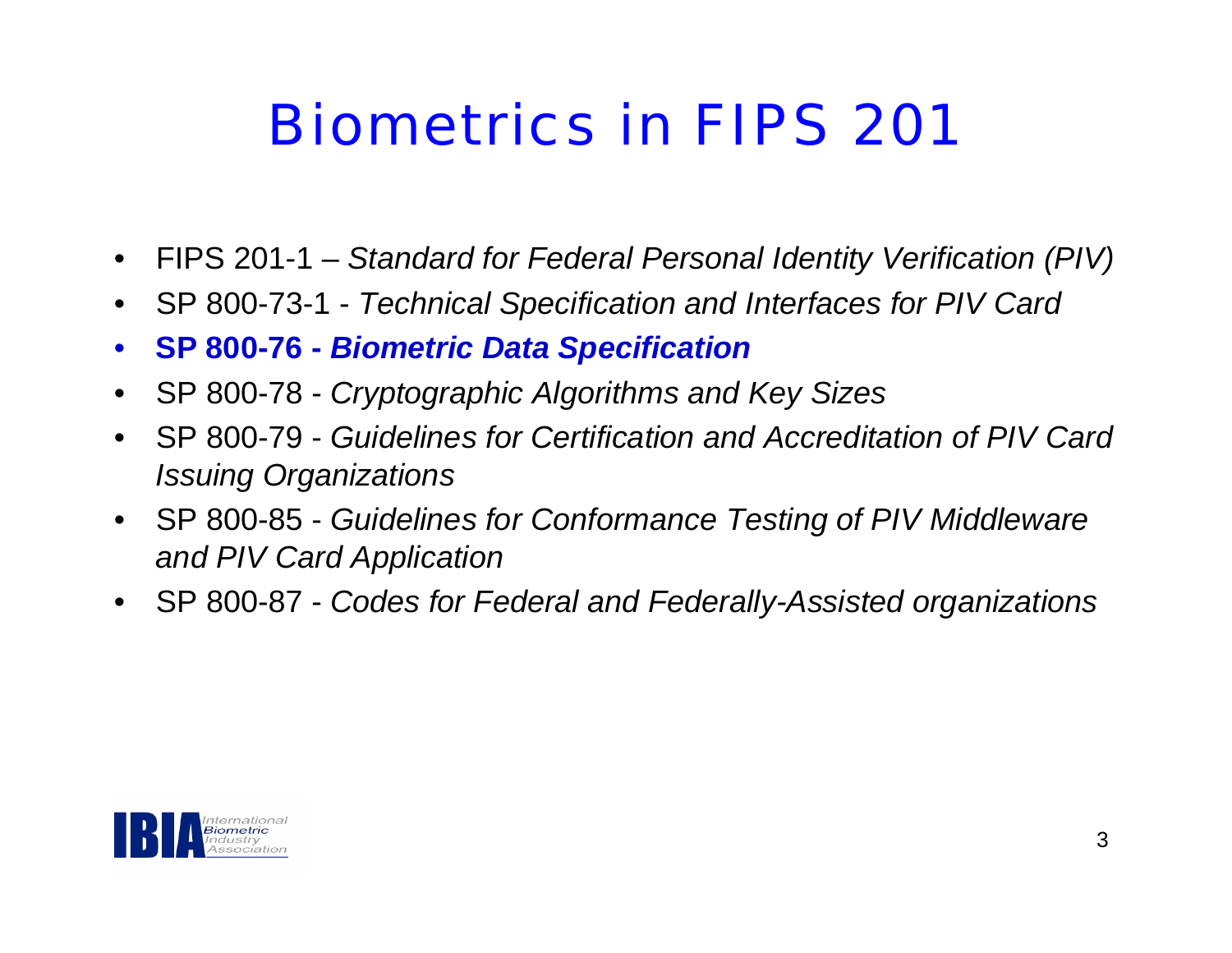# Fingerprint Minutiae Template

- •Maps the points where ridges start/stop or branch
- NIST standard data format based on ANSI/INCITS 378 Fingerprint Minutiae Data Interchange Standard
	- •Defines specific format option called "MIN A"
- Fraction of the size of compressed images (<1K)



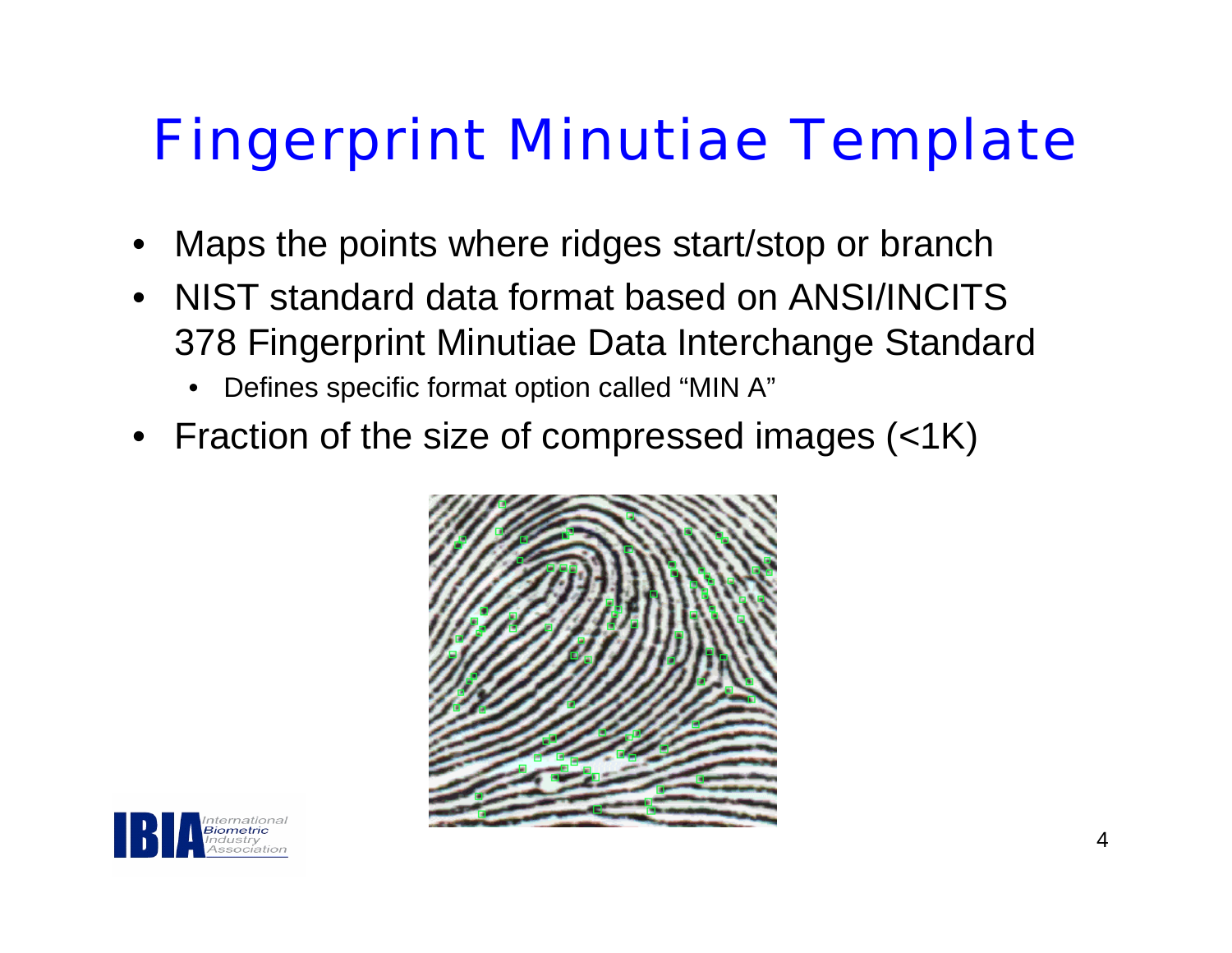### SP 800-76

Sec. 1.2 states: …..for both logical and physical access applications, and for applications using biometric data stored either on or off the PIV Card, this document neither requires nor precludes the use of:

- 1. The PIV Card fingerprint templates;
- 2. Specific authentication paradigms such as match-on-card;
- 3. Data from other biometric modalities (e.g., hand geometry, iris, etc.);
- 4. Data formatted according to other standards;
- 5. Data whose format is proprietary or otherwise undisclosed.

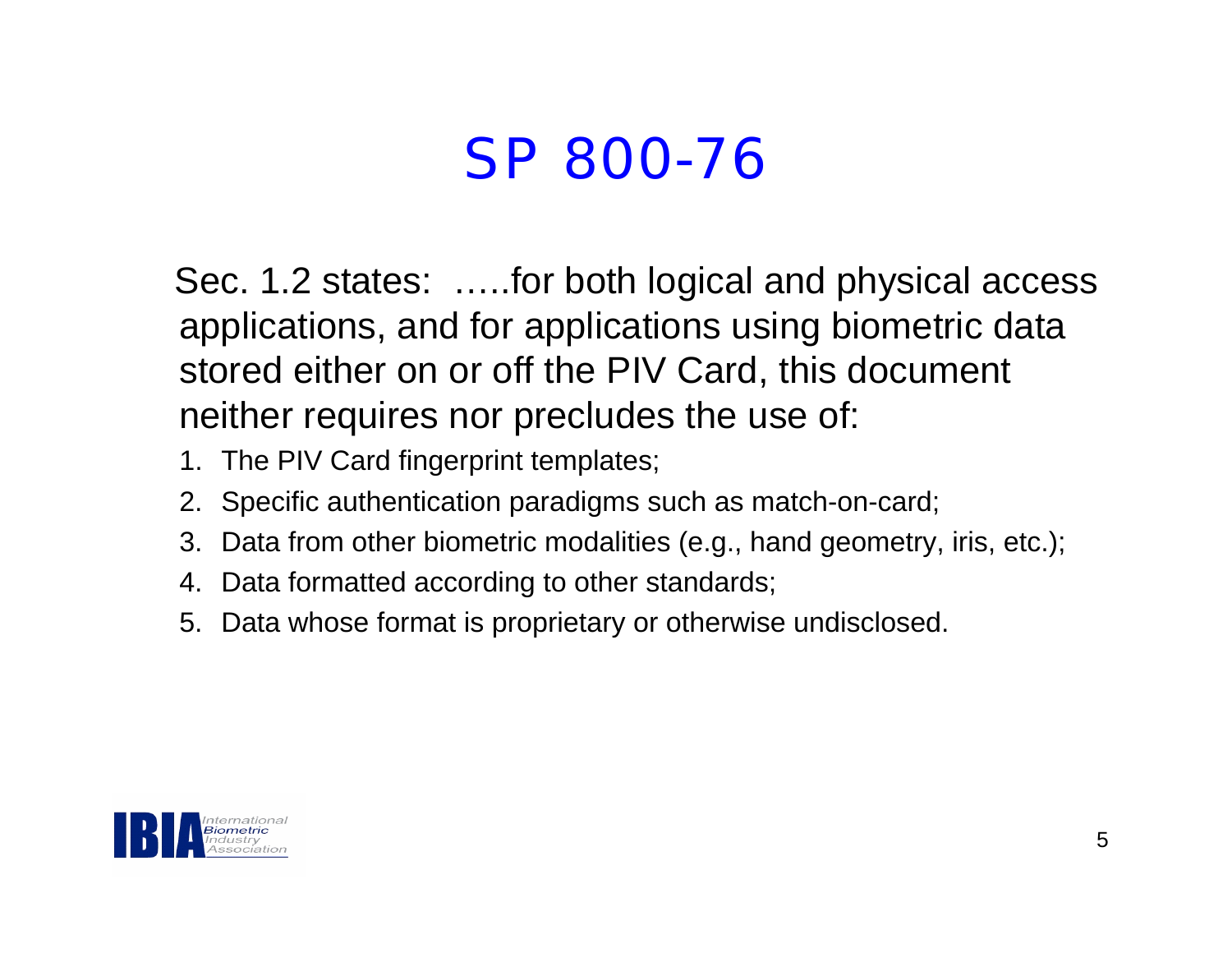# SP 800-76 (cont.)

- Alternative biometric modalities and/or paradigms may be used for *intra-agency* authentication under FIPS 201
	- Such implementations may not be interoperable with other agencies
- Alternative biometric modalities could include fingerprint, hand geometry, iris, face, etc.
- Alternative biometric paradigms could include
	- $\bullet$ Store biometric template off card
	- •Store biometric template on card in agency-specific container
	- •Match on card
	- •Etc.

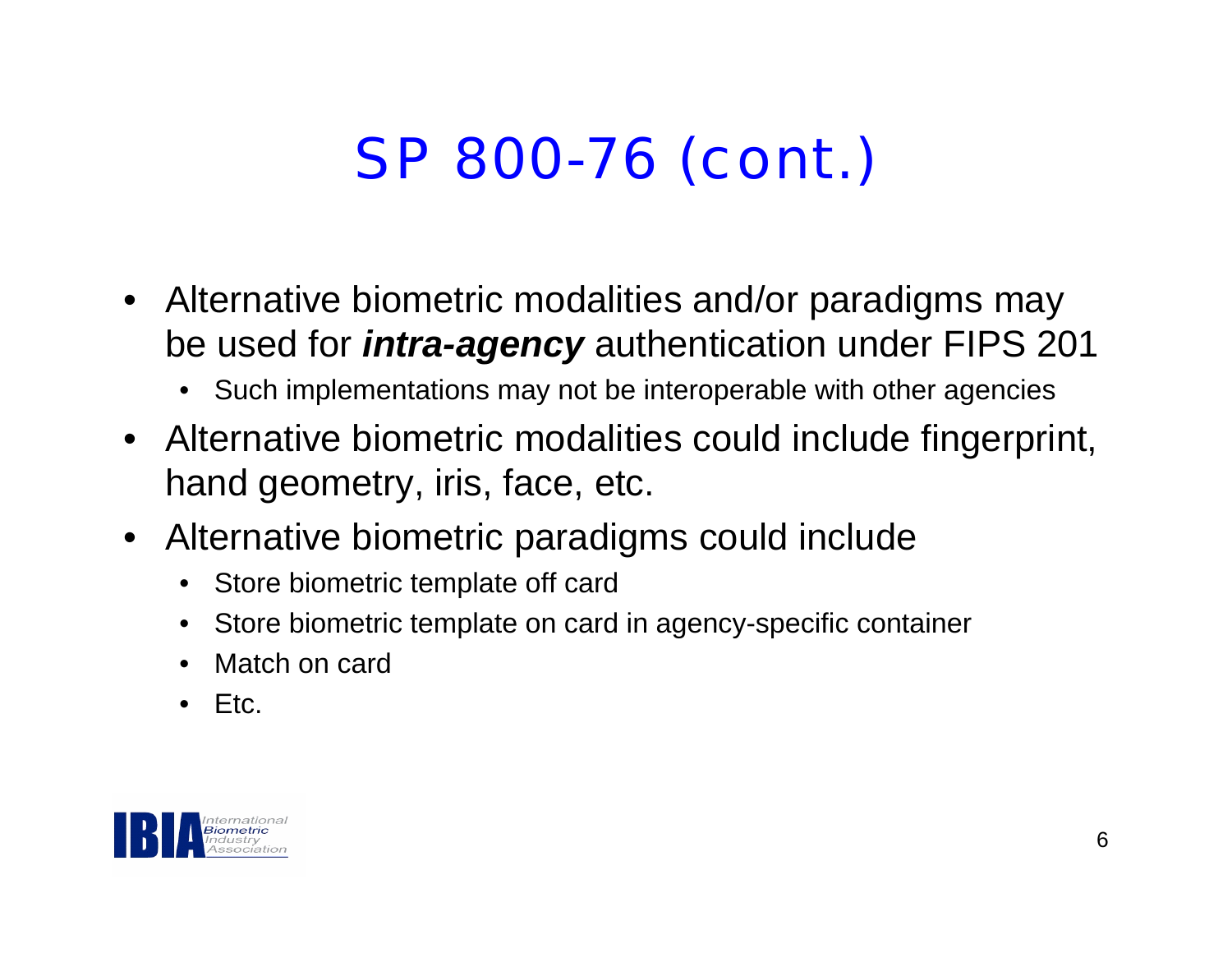### Access to Standard Template is Restricted Under FIPS 201

- Interoperable fingerprint templates can *only* be read through the *contact* interface following *entry* of a *PIN*
- However, the card holder unique ID (CHUID) *can* be read from the *contactless* interface and *without* a *PIN*
- Use of contact readers and PIN entry may not be appropriate for some physical access control systems (PACS) due to throughput requirements
- Use of contact readers in environments exposed to the weather may not be practical

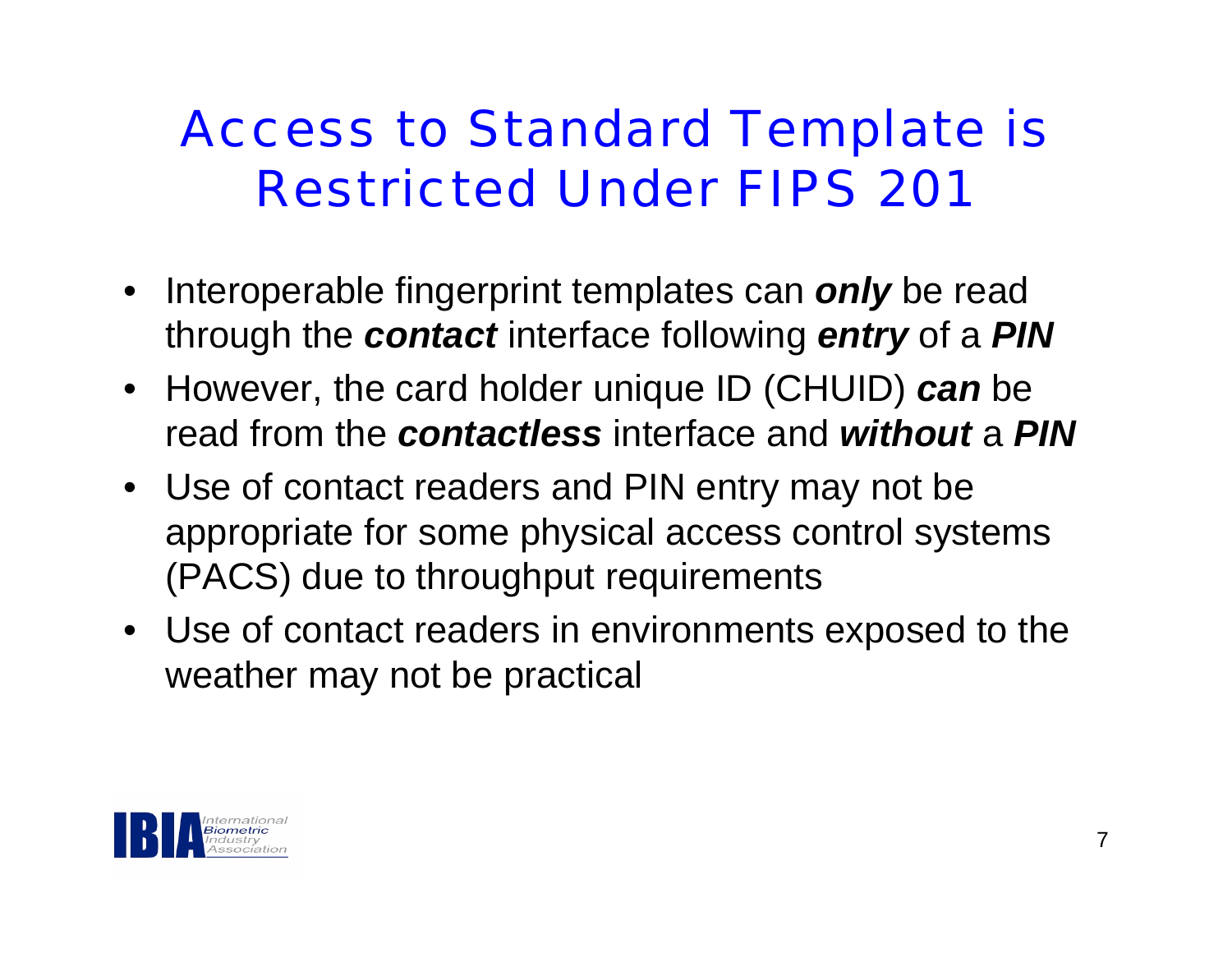### Biometric Use Case Modelsfor Physical Access

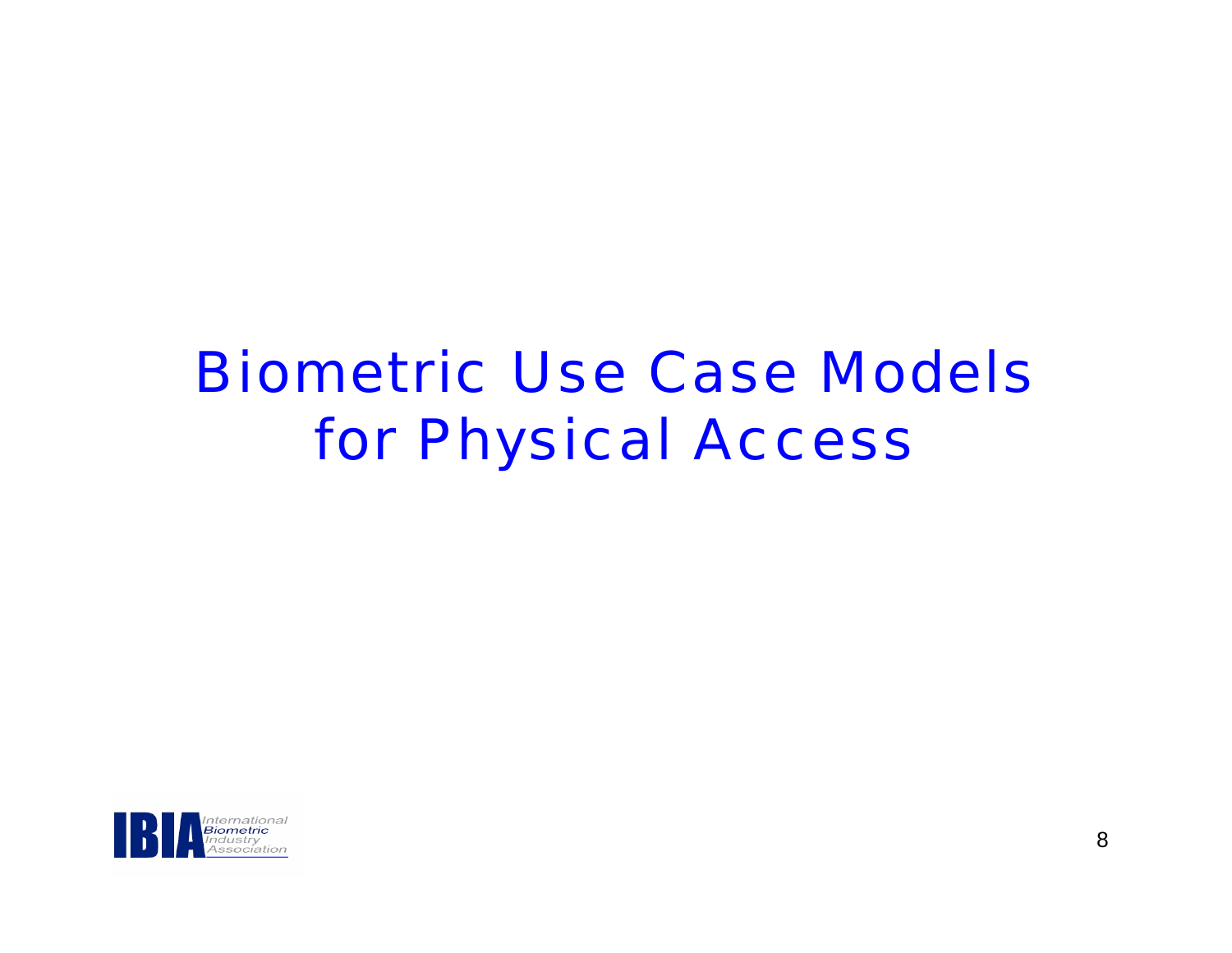#### Match Off Card to Standard Fingerprint Template Stored On Card

- •Insert card in contact reader
- Enter 6-digit PIN
- Scan fingerprint of cardholder
- •Read templates from PIV card
- •Match template off card to template stored on card
	- •Matching takes place in reader, panel or server
	- **Plus**: Any PIV card will work No need for biometric network or external database

**Minus**: Slower throughput Card wear & exposure to dust, moisture, etc. Limited to fingerprint biometrics using standard template format

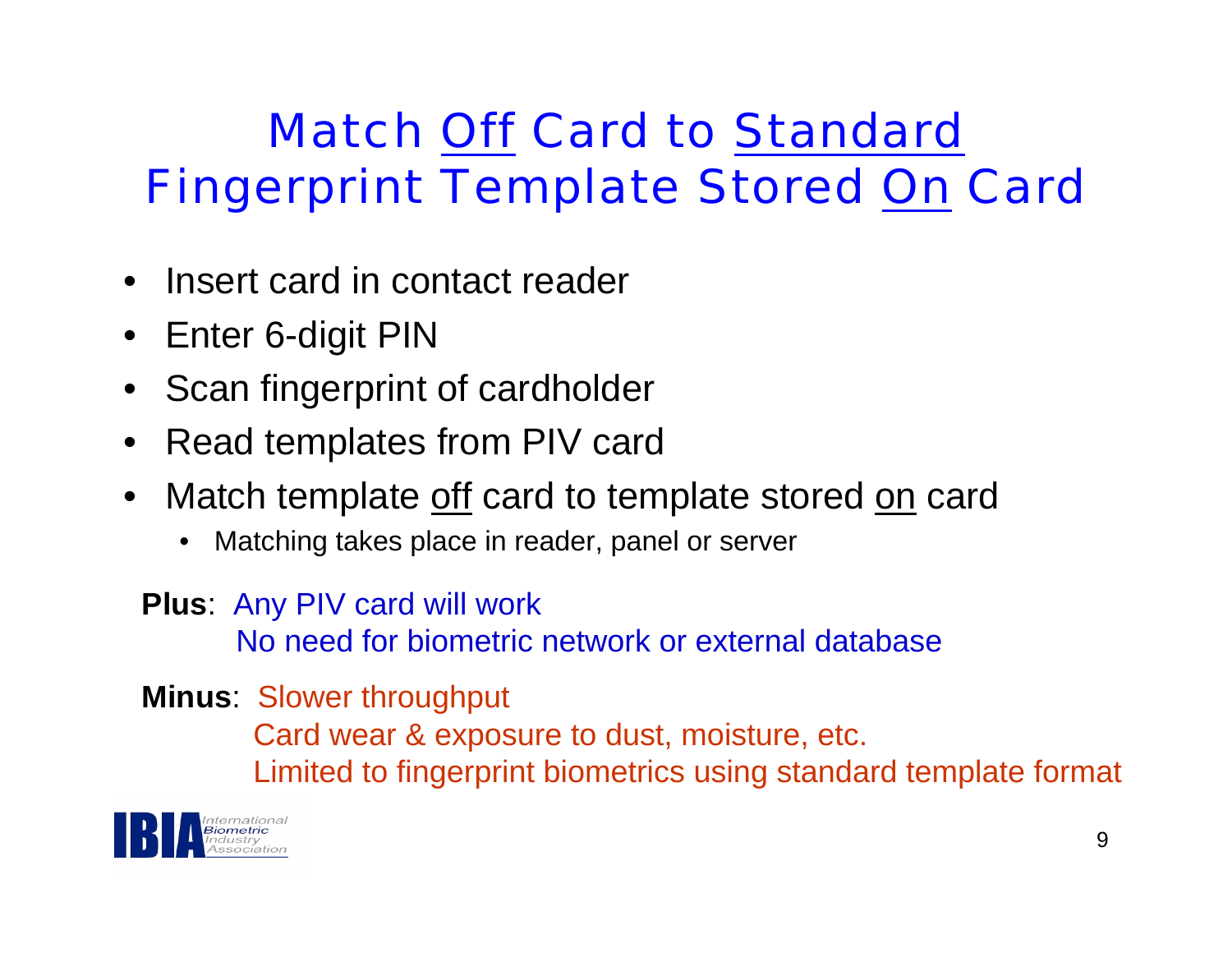#### Match Off Card to Alternative Biometric Template Stored Off Card

- Read CHUID through contactless interface
- Scan biometric of cardholder (could be any biometric)
- • Match live template off card to template stored off card
	- •CHUID is index pointer to stored template
	- •Templates stored in reader, panel or server
	- •Matching takes place in reader, panel or server
- **Plus**: Faster throughput Choice of biometric modalities & template formats Any PIV card will work Contactless reader eliminates wear & environment issues
- **Minus**: Requires network and external database Requires separate biometric enrollment to external database

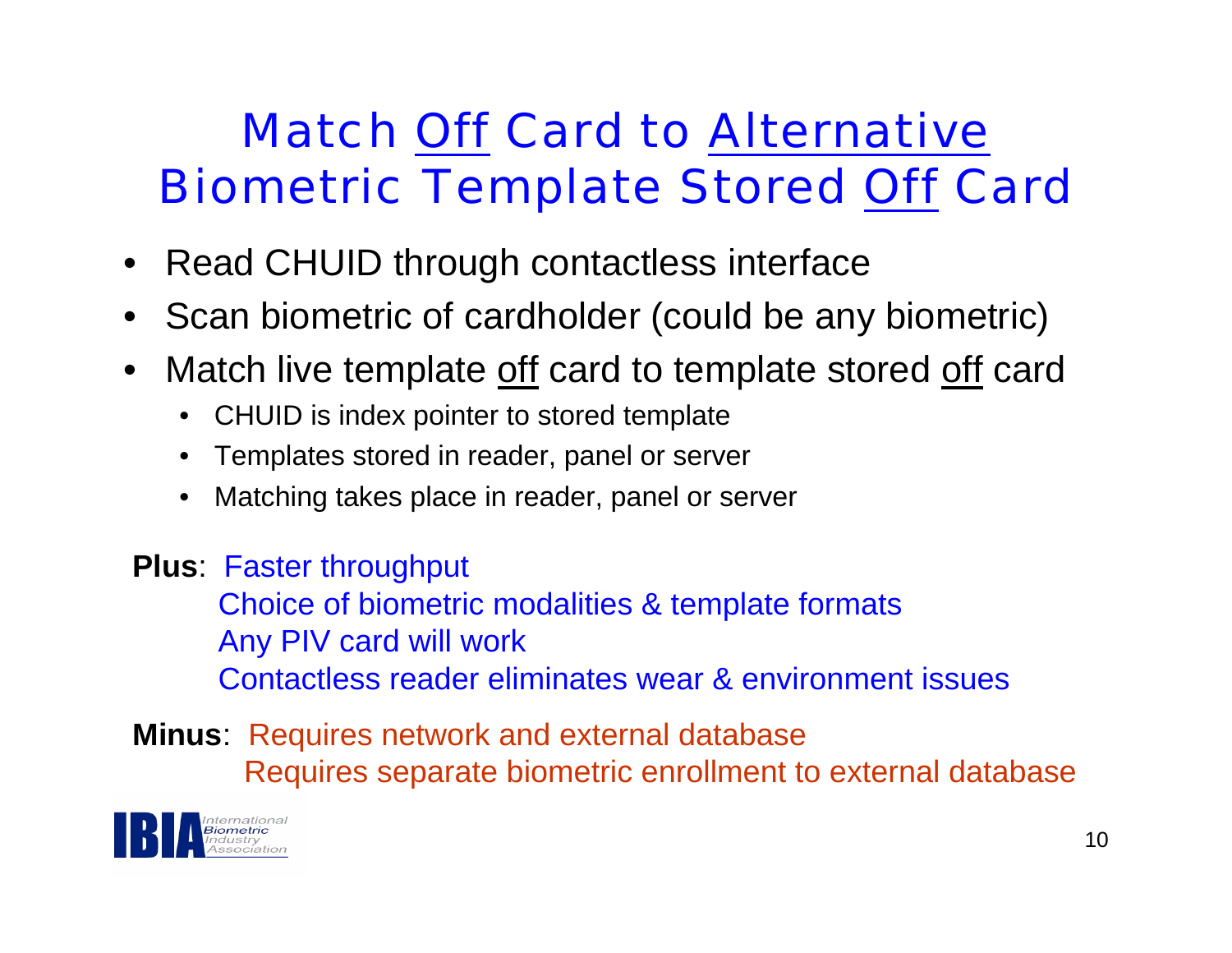#### Match Off Card to Alternative Biometric Template Stored On Card

- Read biometric on card through contactless interface
	- •Template stored in agency-specific container on PIV card
- Scan biometric of cardholder (could be any biometric)
- • Match live template off card to template stored on card
	- •Matching takes place in reader, panel or server
	- **Plus**: Faster throughput

Contactless reader reduces wear & weather concernsNo need for biometric network and external data base

**Minus**: Requires separate biometric enrollment on PIV card Issue of writing biometric to card issued by other agencies

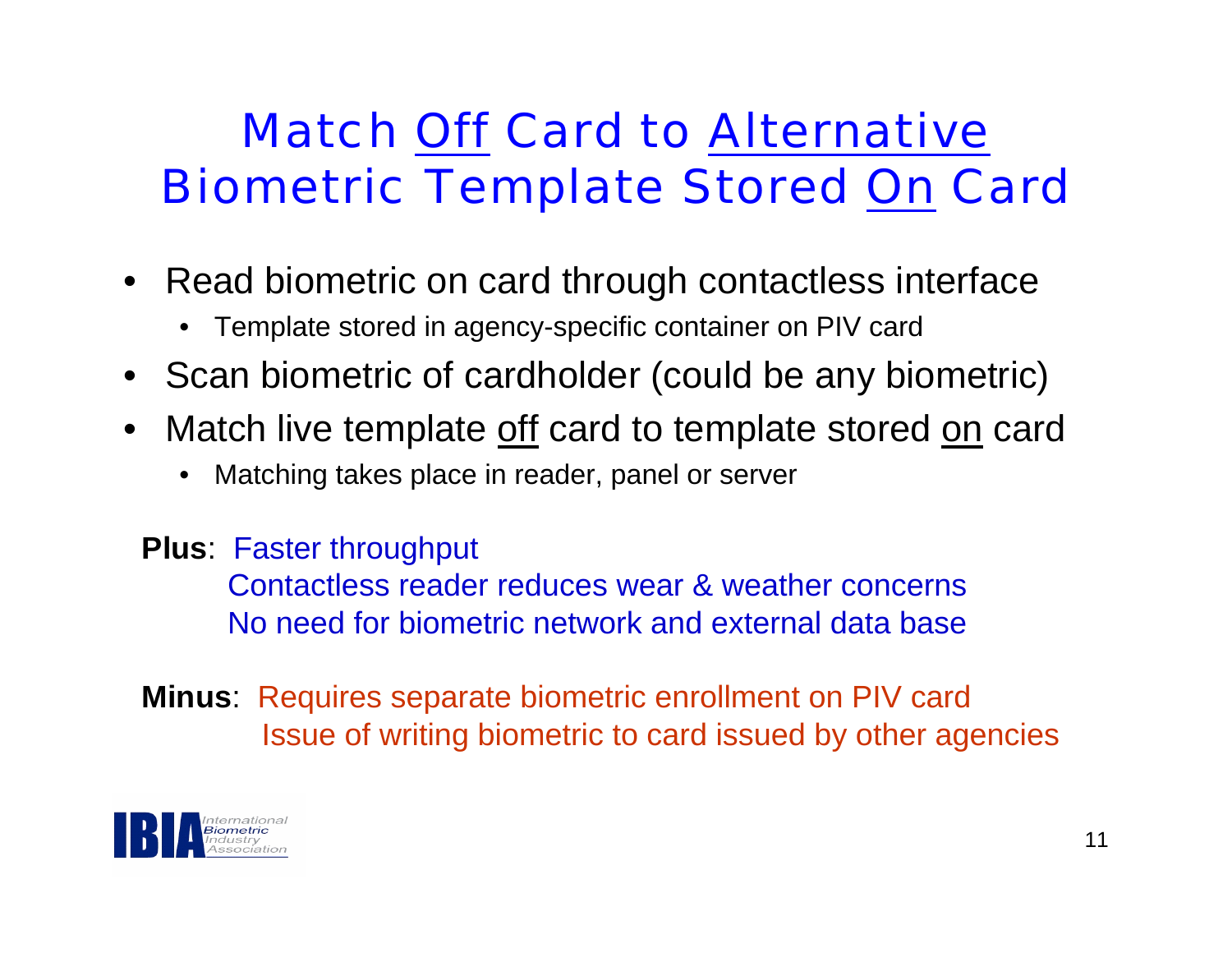#### Match On Card to Alternative Biometric Template Stored On Card

- Insert card in contact reader or present card to contactless reader
- Scan biometric of cardholder (could be any biometric)
- •Match live template on card to template stored on card
	- •Template stored in agency-specific container on PIV card
	- •Matching takes place within logic of smart card
- **Plus**: No PIN entry required No need for biometric network and external data baseEnrollment template never leaves PIV card
- **Minus**: Requires separate biometric enrollment on PIV card Issue of writing biometric to card issued by other agencies MOC currently limited to proprietary templates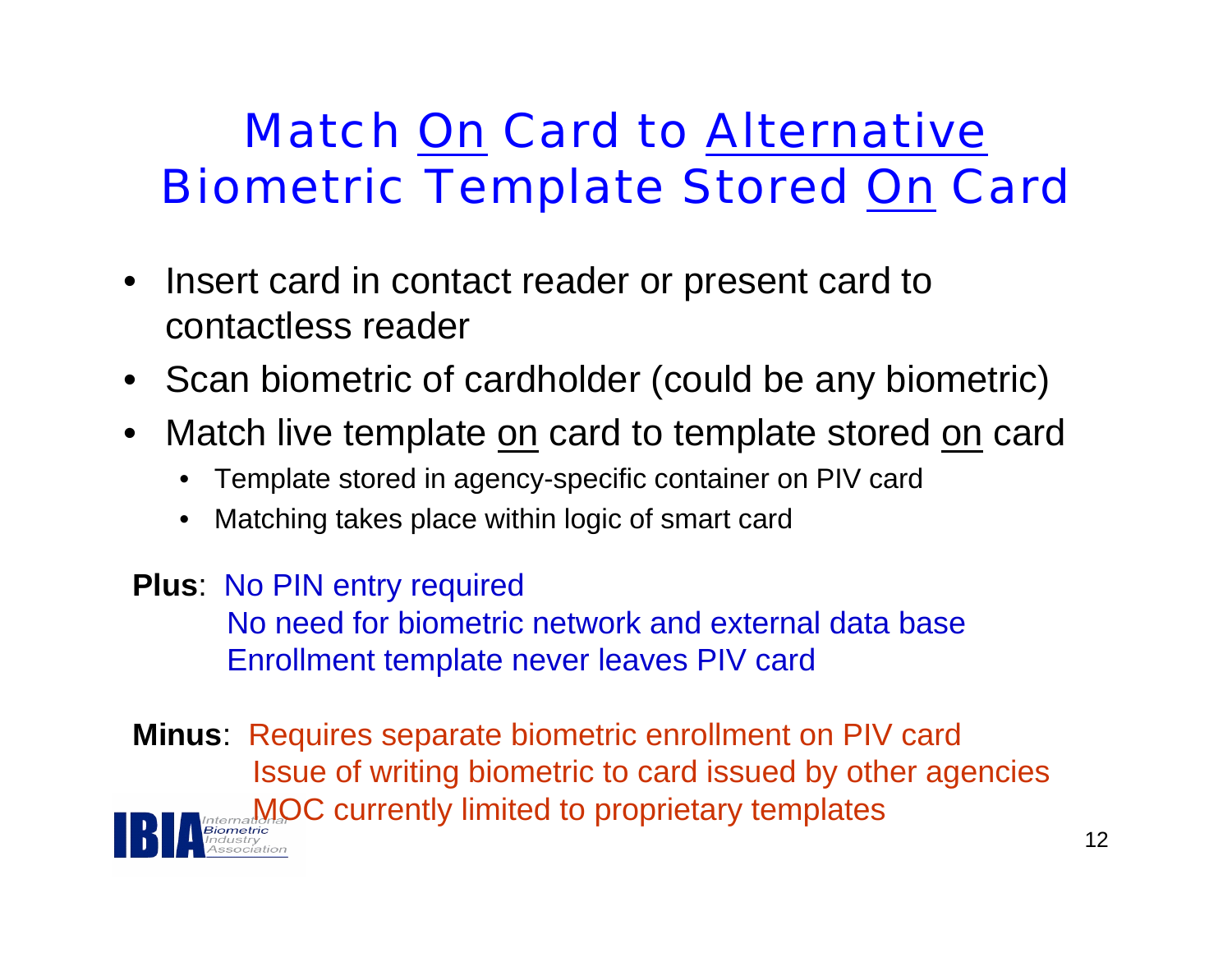### Biometrics for Logical Access

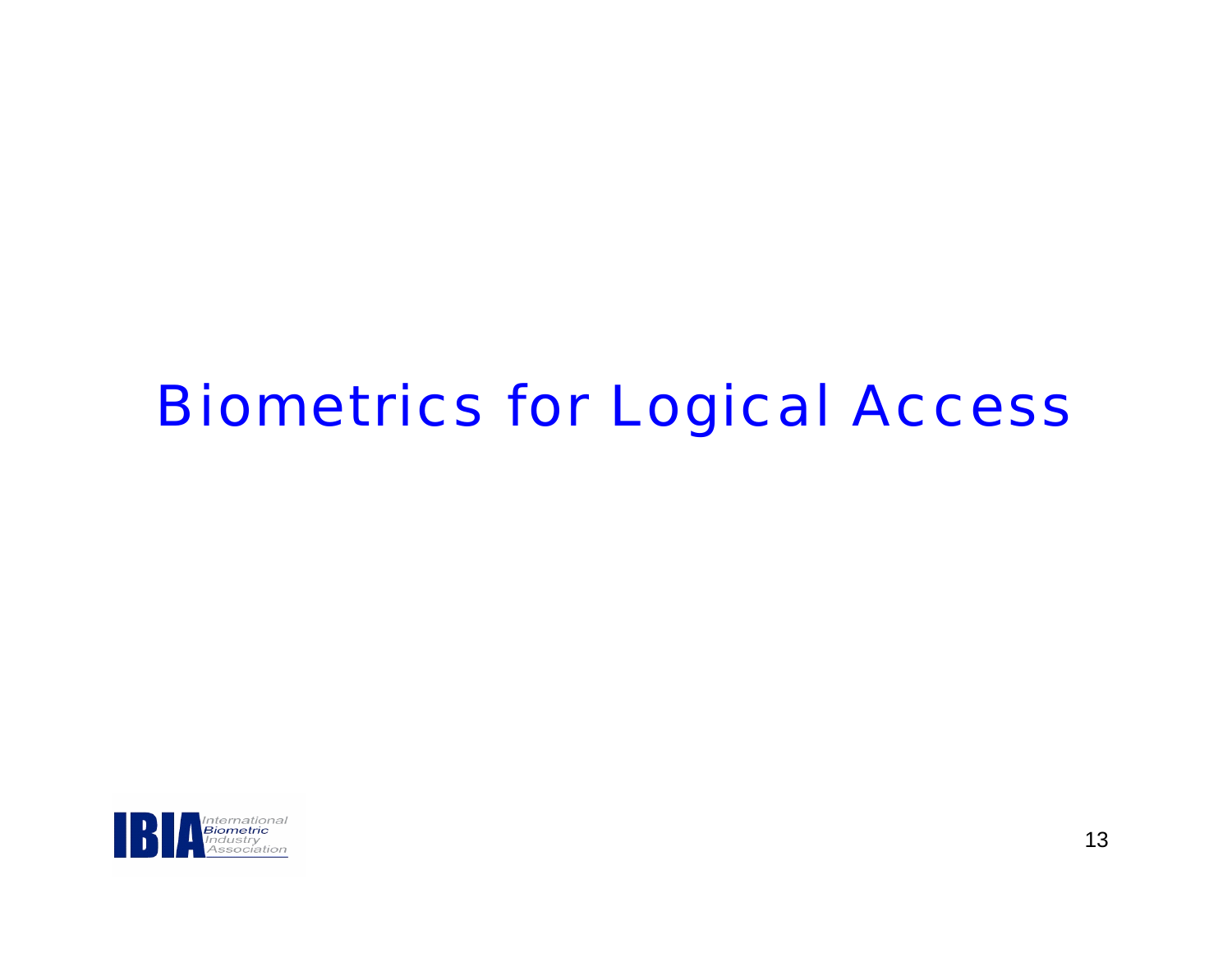#### Network Authentication

- FIPS 201 defines PKI as the required authentication method for logical access
- PKI requires contact interface and PIN entry to exercise private key for cardholder authentication
- Biometrics could be an additional authentication factor for very high security environments
	- 3-factor authentication PIV Card, PIN and biometric

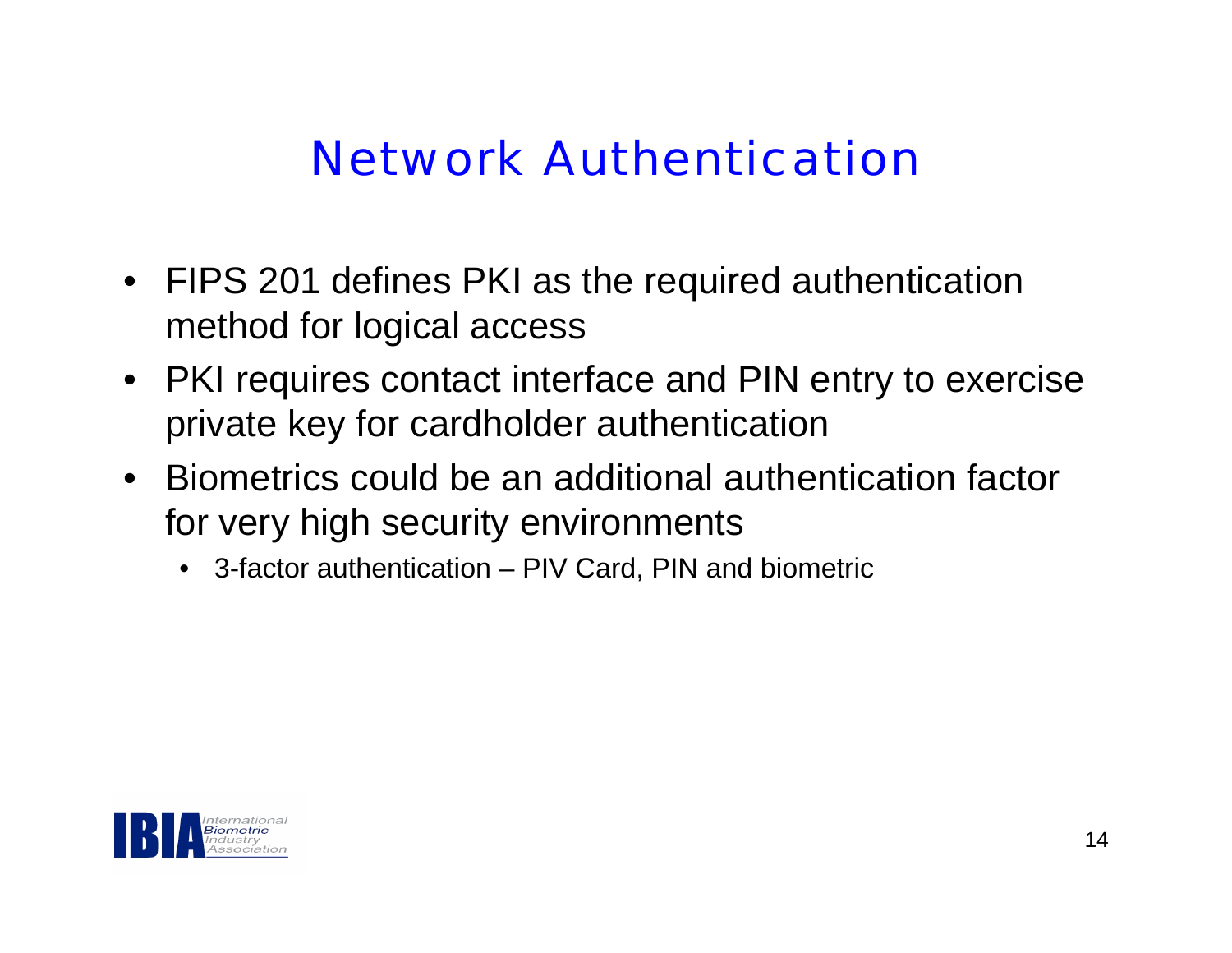#### Network Authentication (Cont.)

- Biometrics as an additional authentication mechanism for logical access could be implemented in any paradigm or modality
	- •Finger, face, iris, hand, etc.
	- $\bullet$ Match on card, Match off card
	- •Store on card, store off card
- Since PKI is mandated for logical access, the only advantage to using biometrics is additional security
	- $\bullet$ No convenience or throughput benefits

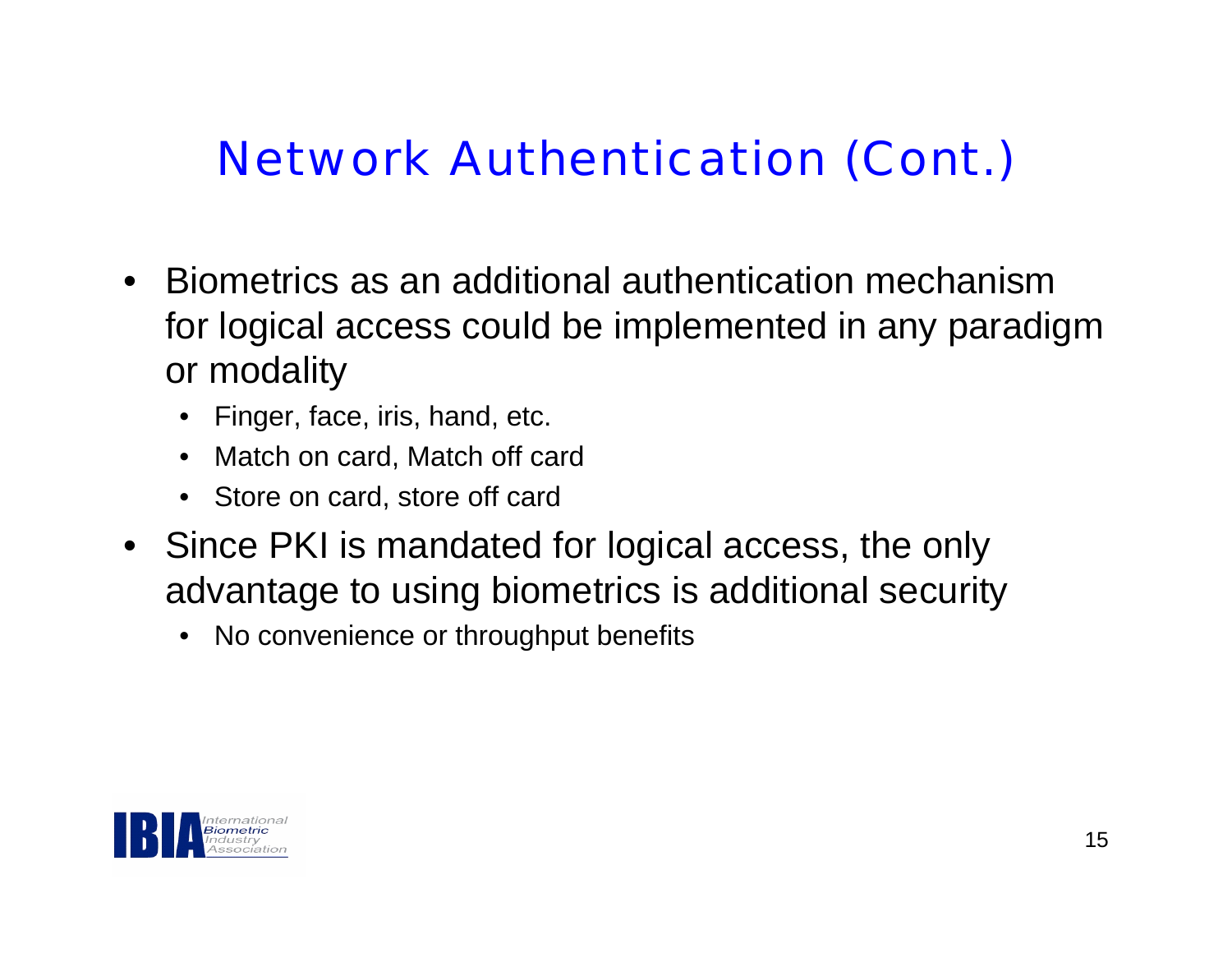## IBIA Recommendations to NIST

#### **For Physical Access Control Applications:**

- Remove PIN requirement for reading interoperable fingerprint templates on PIV card
- Allow access to interoperable fingerprint templates through the contactless interface

*If recommendations adopted, would further encourage the operational use of interoperable biometrics to meet HSPD-12 objectives for interoperability, security and rapid authentication*

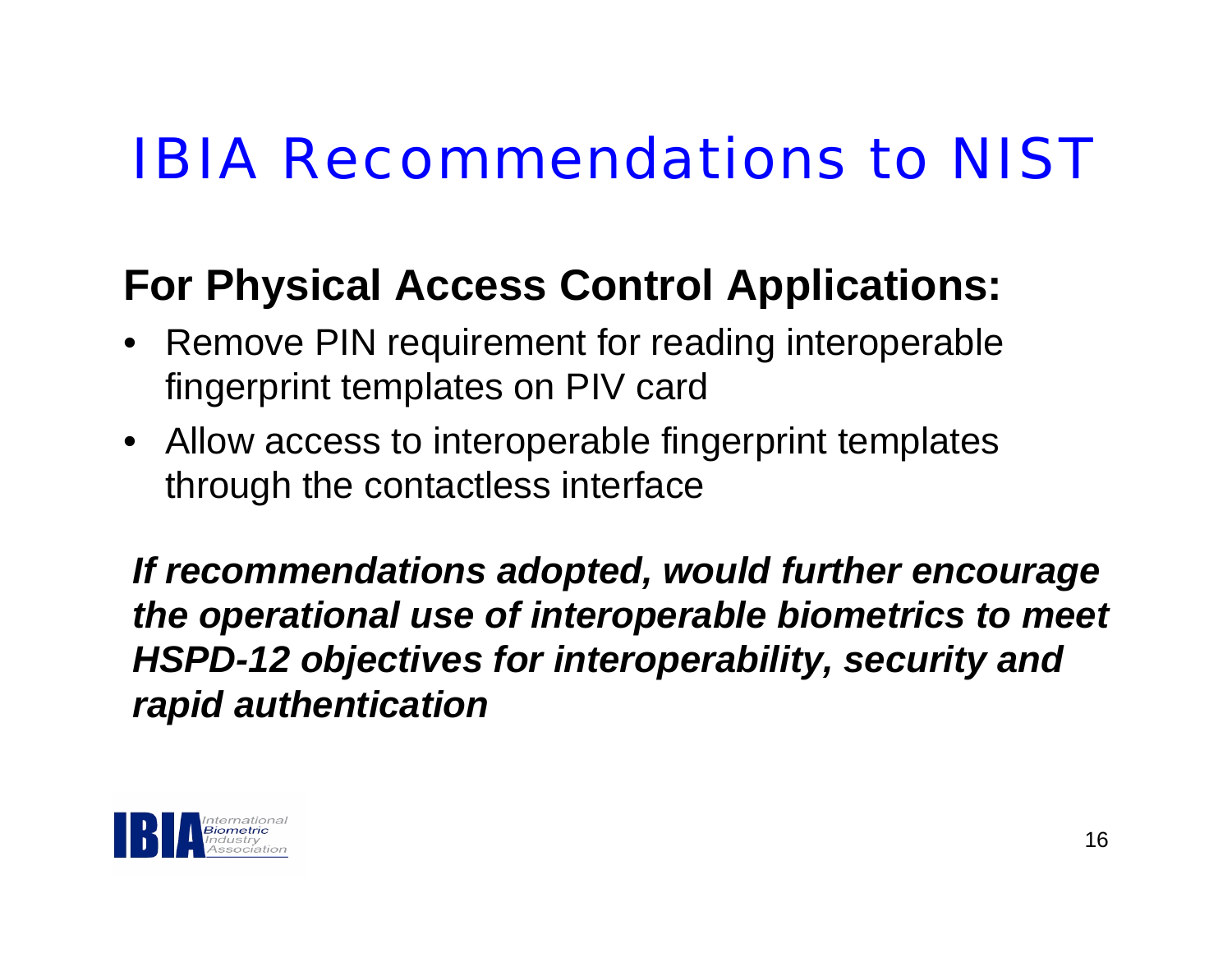# Rationale for Recommendations

- • Physical access control not well suited for contact cards due to environmental and throughput issues
- NIST removed PIN requirement for access to certificate in SP 800-73-1
	- •Rationale: Privacy issues no longer considered significant
- A similar privacy rationale exists for fingerprint templates
	- •Minutiae templates cannot be used to reconstruct the original image
	- •Are fingerprints "secrets" anyway?
- Compromised enrollment template is of little use
	- •No practical way to introduce the template back into the system
	- •Physical finger must be in contact with the reader for authentication
	- $\bullet$ Enrollment templates are digitally signed with a "type" designation
	- • Attempting to send an enrollment template as a verification template would be rejected as an invalid data object

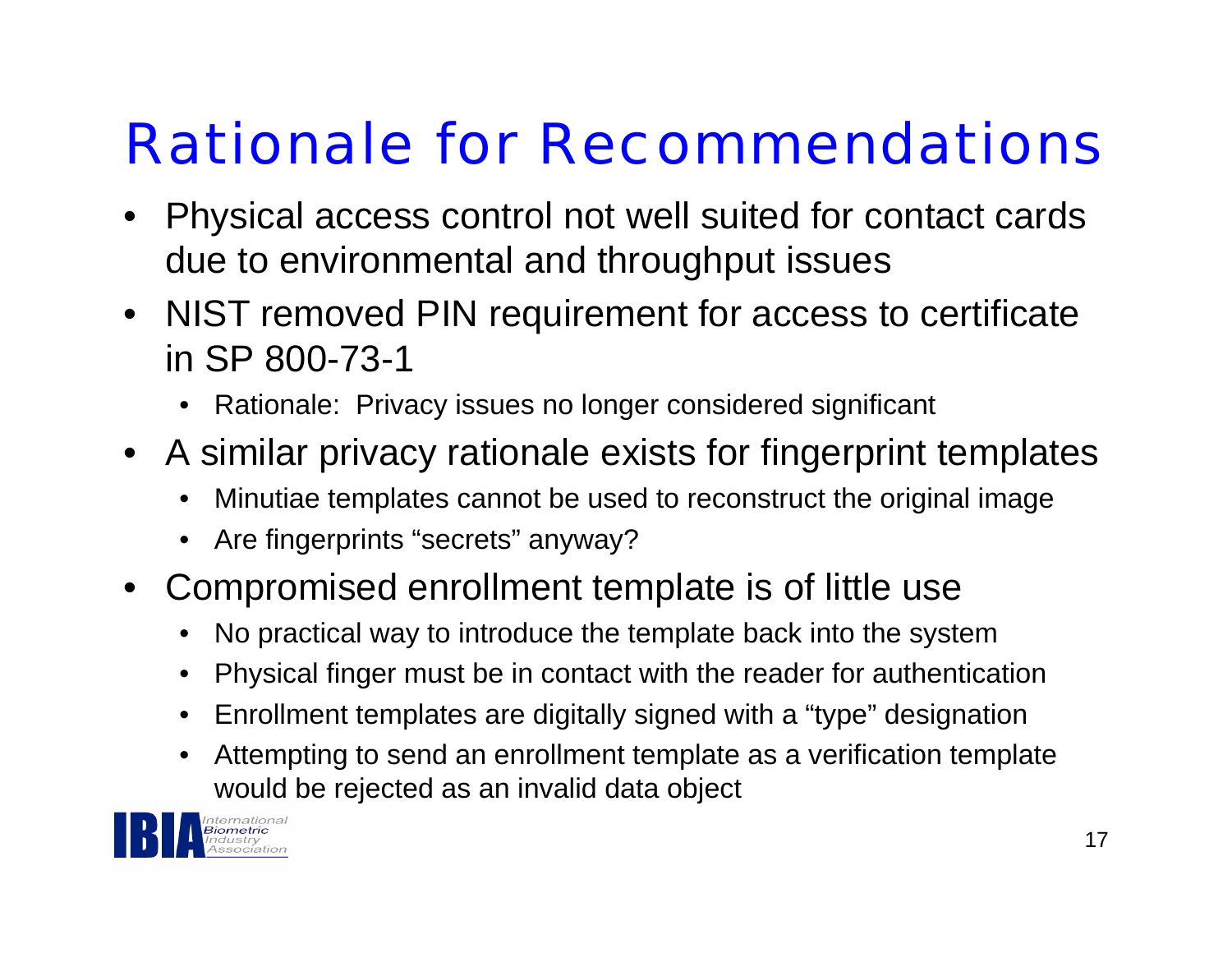### **Conclusions**

- FIPS 201 allows a lot of flexibility in implementing biometric authentication for intra-agency access control
- Given restrictions on use, interoperable templates may only be practical for use at visitor control centers to bind a visiting agency employee to the PIV card
- Consider the use of alternative biometrics particularly for physical access control systems